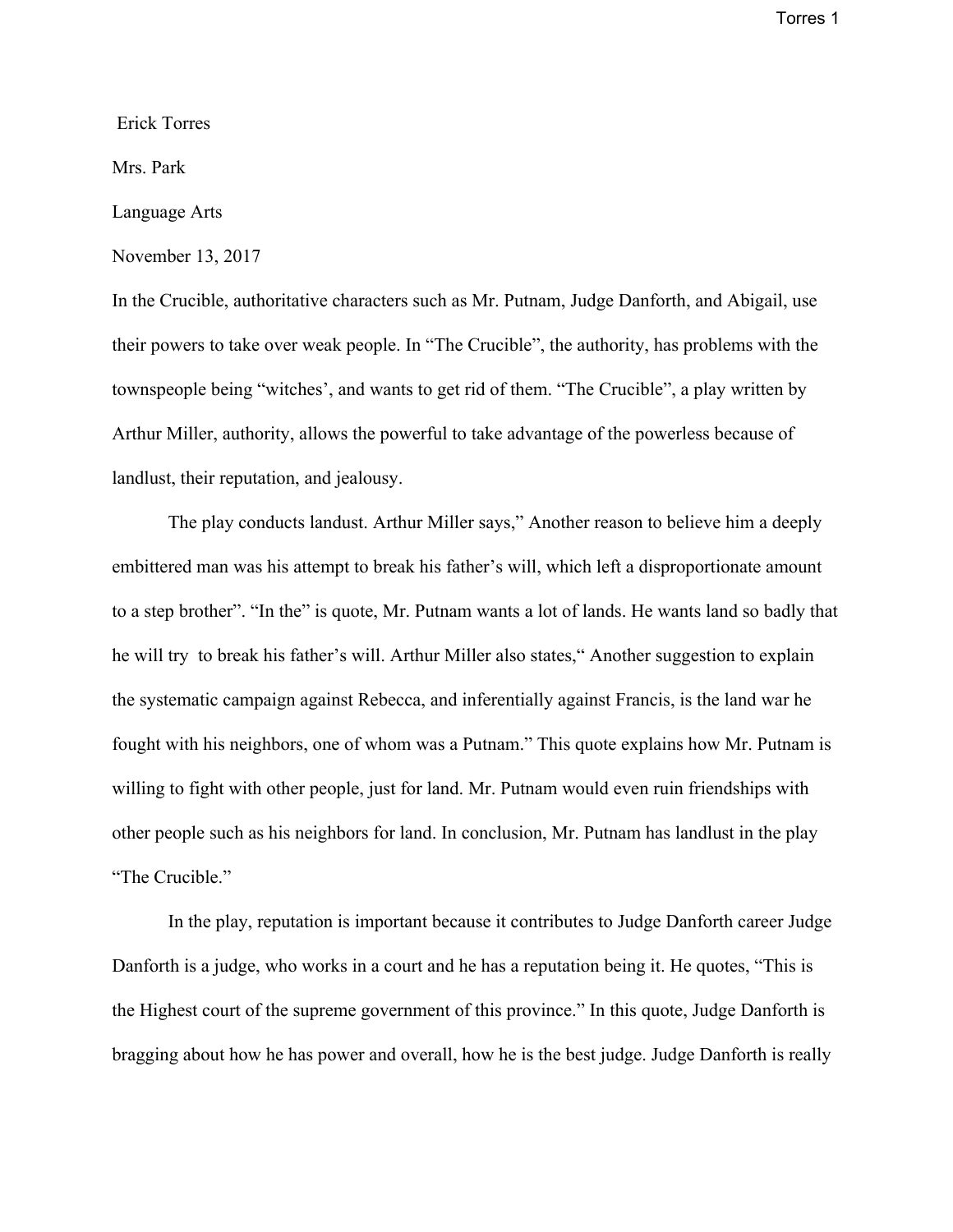Torres 2

a prideful man, who likes his reputation. He also proudly says, " I have been thirty - two year at the bar.", he is saying he has been working as a judge for thirty-two years and how delighted he is for having a reputation for being a judge. He would not postpone the execution because it'll ruin the reputation he has, it'll only damage it. People would level him as a weak judge if he were to cancel it. Judge Danforth has a reputation in, " The Crucible".

In the play, jealousy is also emotion displayed in Arthur Miller's play, "The Crucible." Abigail shows envy towards Elizabeth, John Proctors wife. She quotes, "Oh, I marvel how such a strong man may let such a sickly wife be—", she is calling Elizabeth sickly wife, putting doubts in John Proctor's mind about her. Abigail is up for anything, as long as John, will be her's. In another quote, she states, "She is blackening my name in the village! She is telling lies about me! She is a cold, sniveling woman, and you bend to her!" She claims to John that Elizabeth is ruining her reputation, but the strong emotion here is her envy of Elizabeth being John's wife. Abigail has jealousy in the play, "The Crucible".

 In this play, it shows how, jealousy, reputation, and land lust contributes to why it allows power to take advantage of the powerless. It matters because, the authority is more corrupt, such as for us, is the government. They have more power, more ways to take advantage of us. The people, our community cares, they make protests about them. It's important for us, or else the people who live here would be too scared to speak out against them, the reason why Arthur Miller wrote "The Crucible", too let people know, of how people were scared to say something, and the authority ended up winning and hanged falsely - accused people because the community didn't speak up.